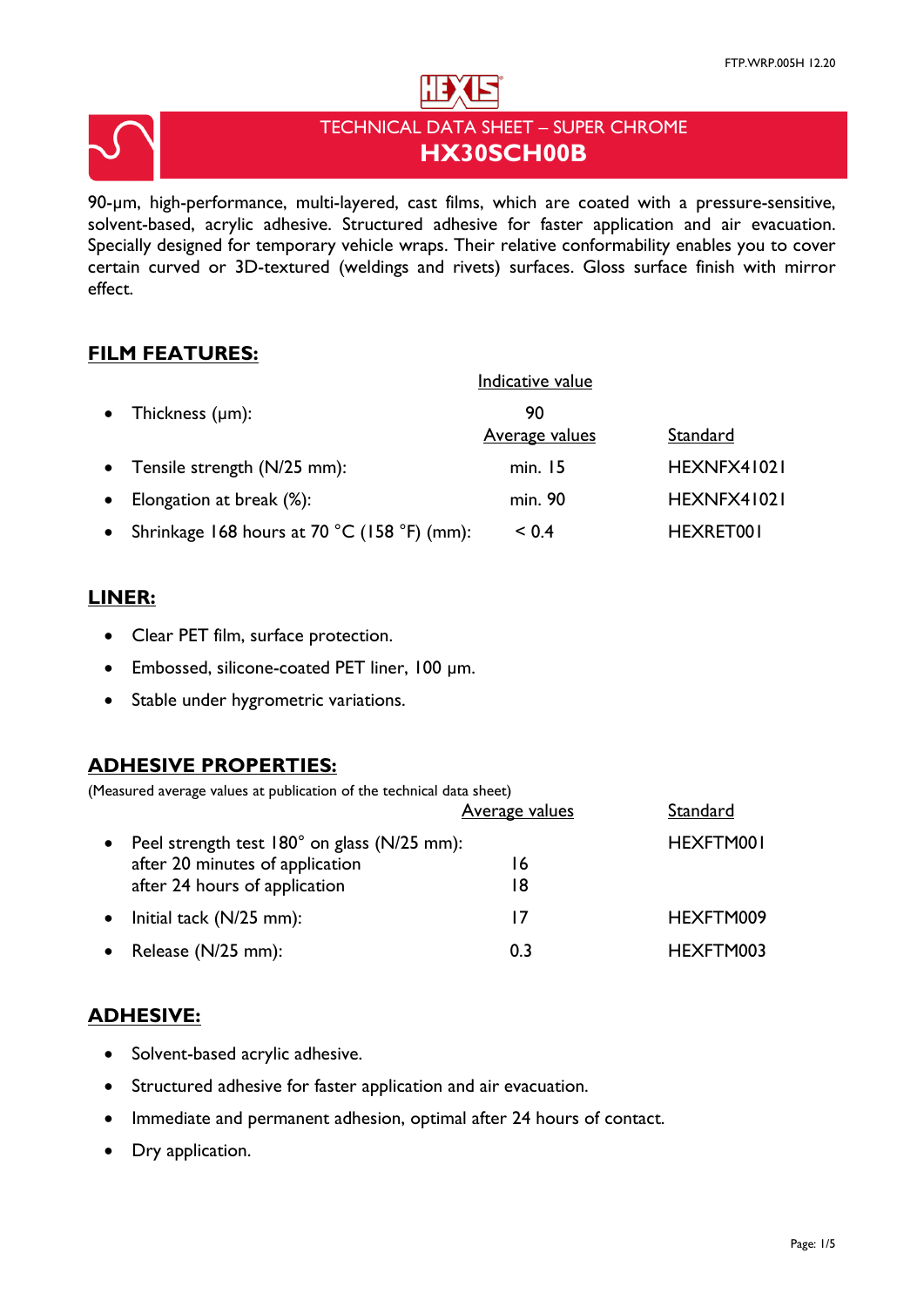### **USER'S INSTRUCTIONS:**

• Prior to any application of Super Chrome film to a vehicle equipped with a driver assistance system such as a lane-change assistant, run a test to verify the compatibility between the film and the assistance system.

*HEXIS decline any responsibility in the case of malfunction of one of these driver assistance systems if the vehicle sensors have been covered with Super Chrome film.*

• Prior to any film application to a substrate prone to degassing, it is the responsibility of the prescriber and applicator to verify the compatibility between the film and the substrate and to carry out an optimal substrate degassing (in the case of synthetic glass such as PMMA, polycarbonate, etc.). The applicator is liable for any appearance of bubbles due to substrate degassing.

*Caution: The surface of the Super Chrome film is protected by a protection film. This protective film must be removed right before cutting or applying.* 

• Gloves (GANTSCOV) must be worn for handling the film after removal of the surface protection film.

*Super Chrome films are fragile and sensitive to scratching or marking.*

- Relatively conformable product, suitable for devices on wheels and vehicles only.
- Computer-aided cutting is at the customer's judgement and must be subject to a feasibility test prior to any project realisation. For this purpose, a new blade should be used.
- Minimum recommended application temperature: +20 °C (+68 °F). Apply preferably between +20 °C and +25 °C (+68 °F and +77 °F).
- Operating temperature range: from -40  $^{\circ}$ C to +90  $^{\circ}$ C (-40  $^{\circ}$ F to +194  $^{\circ}$ F).
- The film must only be applied by a qualified professional.
- The film must be thoroughly inspected after removal of the surface protection and before removal of the HEX'PRESS liner.

*HEXIS absolve themselves from any liability in the case of complaints made after the report of an appearance flaw (scratches, bubbles, matt area…) produced during removal of the HEX'PRESS liner or renewed cutting and winding of the film.*

- Cut the film to the size of the part to be wrapped, allowing +10 cm (4 in.) of extra margin.
- The roll must be closed immediately and properly (Tiro) after use.

*The remaining film must be stored on its original core to allow the film to keep an optimal aspect.*

- It is recommended to remove all removable components (those that might hinder the application: covers, strips, indicator lights, etc.).
- The application surface must be clean, dry, smooth, non-porous and free of any traces of oil, grease, wax, silicon or components obtained via nanotechnology processes.

*HEXIS absolve themselves from any liability in the case of complaints made if lifting of the film occurs following the failure to respect the cleaning instructions for the substrate described in the Application Guide available on the "Professionals" pages, category "Wrap vinyls", on our site www.hexis-graphics.com.*

• To enhance the surface sliding of the squeegee on the film while limiting the risk of scratches during application, it is highly recommended to spray our application liquid MAGICSPRAY on the squeegee surface covered with new felt.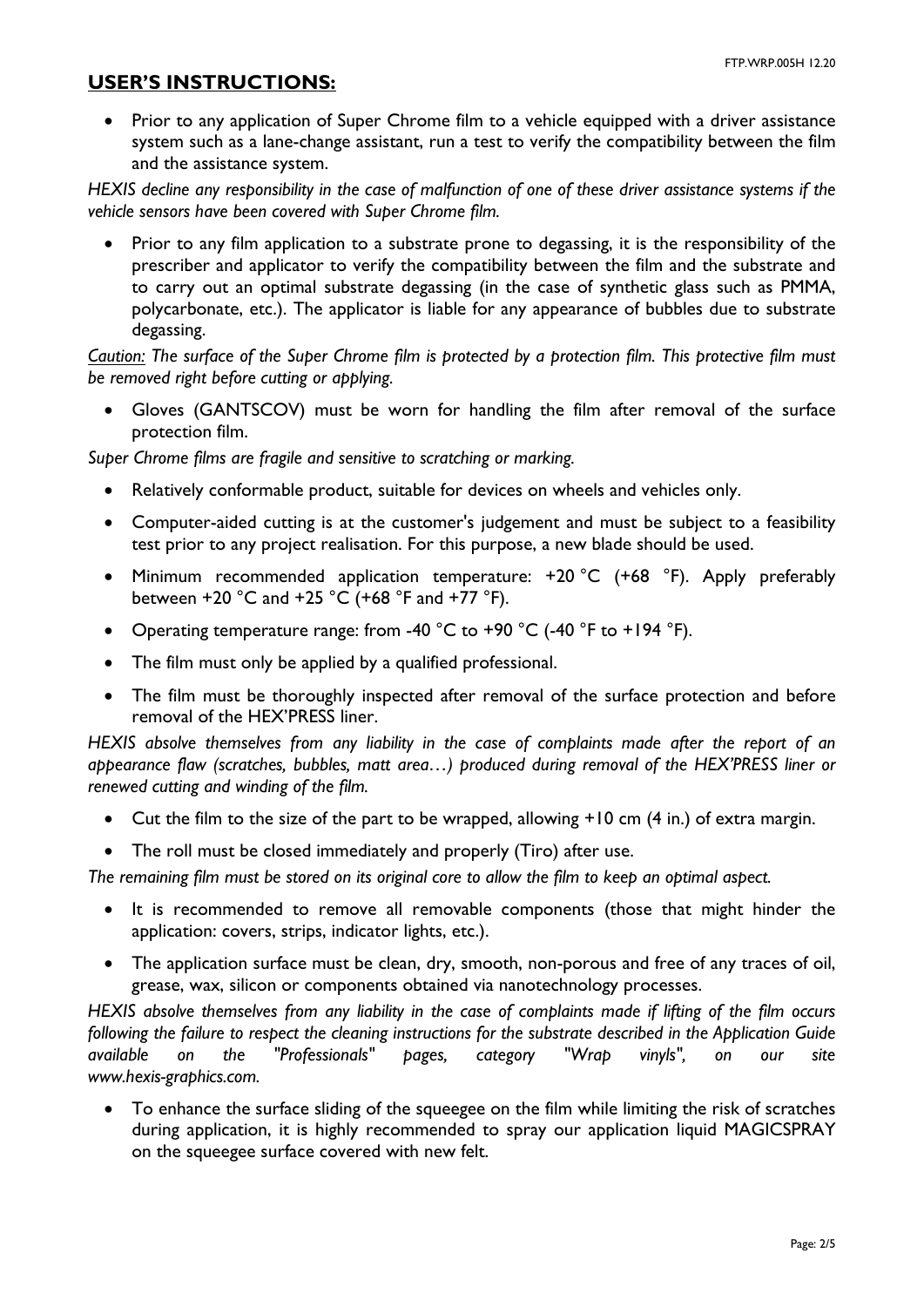• For all already painted substrates, apply only to original, undamaged, correctly prepared paintwork, or on paintwork that matches the manufacturer's quality requirements and specifications. This type of paintwork must be dried and entirely degassed at the time of wrapping.

*HEXIS absolve themselves from any liability for applications done on non-conforming or incompatible substrates.*

- Heating temperature of the film during application procedures: +30 °C to +40 °C (+86 °F to  $+104$  °F).
- Maximum acceptable deformation: 20 %.

*Given their composition, Super Chrome films can undergo a slight and irreversible alteration of their appearance (whitening, loss of gloss, etc.) if the films are stretched / deformed beyond their limit. This type of defect is not covered by the HEXIS warranty.*

• As much as possible, make the finishing cuts around 3 mm (0.12 in.) wider than the surface to be wrapped. Then apply the surplus film to the adjacent or opposite sides, under the seals and strips, etc.

*This procedure aims to limit the risk of the product peeling off, caused by the mechanical constraints exerted on the edges of the film.*

- Carry out a finishing cleaning procedure of the totality of the covering, using the product SHAGRELOAD and a microfiber cloth in order to remove any impurities that may have been deposited during application of the film, taking care to not focus too heavily on the edges.
- Super Chrome films get dirty more easily than other gloss PVC films. This type of film requires a more gentle and more thorough cleaning than any other film with, depending upon the case, a natural sponge or microfiber cloth, water or the ProTech® products distributed by HEXIS.

*Caution: Wait 92 hours after application, for optimal adhesion, before carrying out the first cleaning procedure with water.*

*HEXIS absolve themselves from any liability for cleaning procedures performed with products with undetermined additives, high pressure or automatic cleaning equipment, or any methods not specifically approved by HEXIS in writing.*

# **OPERATING RECOMMENDATIONS:**

- To prevent any risk of film lifting, it is recommended to reinforce the borders:
	- o of the straight or slightly curved cuttings of the Super Chrome film using RSSEAL sealing tape strips.
	- $\circ$  of the complex shapes (such as flames) with patches of glossy BODYFENCE film that cover the entire cutting.

*Due to the difference in gloss between the Super Chrome film and the RSSEAL sealing tape or BODYFENCE patch, demarcations may be more or less visible. HEXIS advise you to carry out a visual assessment test on a reference film sample prior to any border reinforcement.*

- Recommendations (whenever possible): Sunlight and prolonged exposure to weathering and pollution may provoke ageing of the film<sup>(1)</sup>. A vehicle wrapped with Super Chrome film must be protected from bad weather (rain, dew…) as often as possible: during the day, park in the shade; at night, park the vehicle in a closed garage (otherwise, cover the vehicle with a loose protective cover).
- The colour of the films is controlled by HEXIS in order to ensure faithful reproduction of their colour tints. Nevertheless, in the case that your project requires the use of several rolls of the same colour reference, HEXIS recommend using only a single batch number of each reference.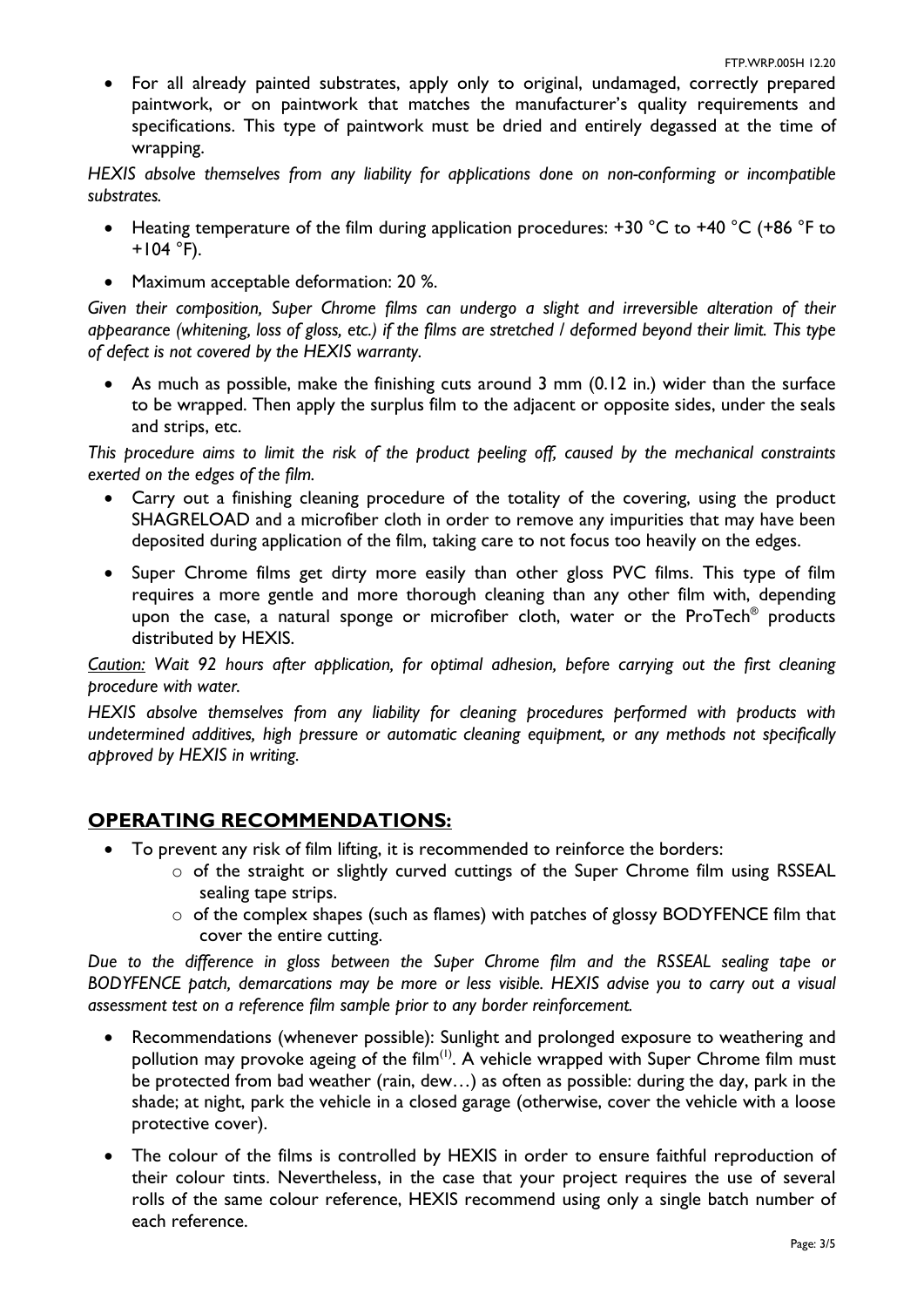• For each project, a sample (size: approximately A4 format) of each roll must be archived.

*HEXIS reserve the right to refuse any client complaint for which the client is unable to provide the unused samples of the film suspected of non-conformity.*

• For further information on the application method of the Super Chrome films, please refer to the Application Guide available under the "Professionals" heading, category "Wrap vinyls", on our site www.hexis-graphics.com.

# **STORAGE:**

• Shelf life (before application):

The shelf life of this film is 2 years when stored unopened in its original packaging at a temperature ranging from  $+15$  °C to  $+25$  °C ( $+59$  °F to  $+77$  °F) with relative humidity between 30 % and 70 %.

• After use:

Roll closed using a Tiro-like adhesive tape in its original packaging at a temperature ranging from +15 °C to +25 °C (from +59 °F to +77 °F) and a relative humidity between 30 % and 70 %.

# **INDICATIVE DURABILITIES:** (Central European climate)

- Vertical outdoor exposure, uncleaned film: up to 1 year.
- Cleaned film: dependent on the method and frequency of the cleaning.
- The durabilities indicated below are obtained specifically in vertical  $(\pm 10^{\circ})$  outdoor exposure. Other positions accentuate climatic influences and an alteration in gloss or colour, or even a slight dusting may appear. Application to the vehicle bonnet is particularly severe, due to the horizontal exposure and the heat from the engine.
- The pigmentation (colour) of the PVC affects the stability duration of the dyes. An estimate of such a durability is confirmed by accelerated UV ageing and by natural outdoor weathering.
- To estimate the durabilities for non-vertical exposure, divide the durabilities by the factors given in the table below.

| <b>Exposure</b>             | Dividing factor $(2)$<br><b>Central European climate</b> |  |
|-----------------------------|----------------------------------------------------------|--|
| Non-vertical exposure       |                                                          |  |
| Horizontal exposure (± 10°) | 2 8                                                      |  |

**Chart:** Dividing factor